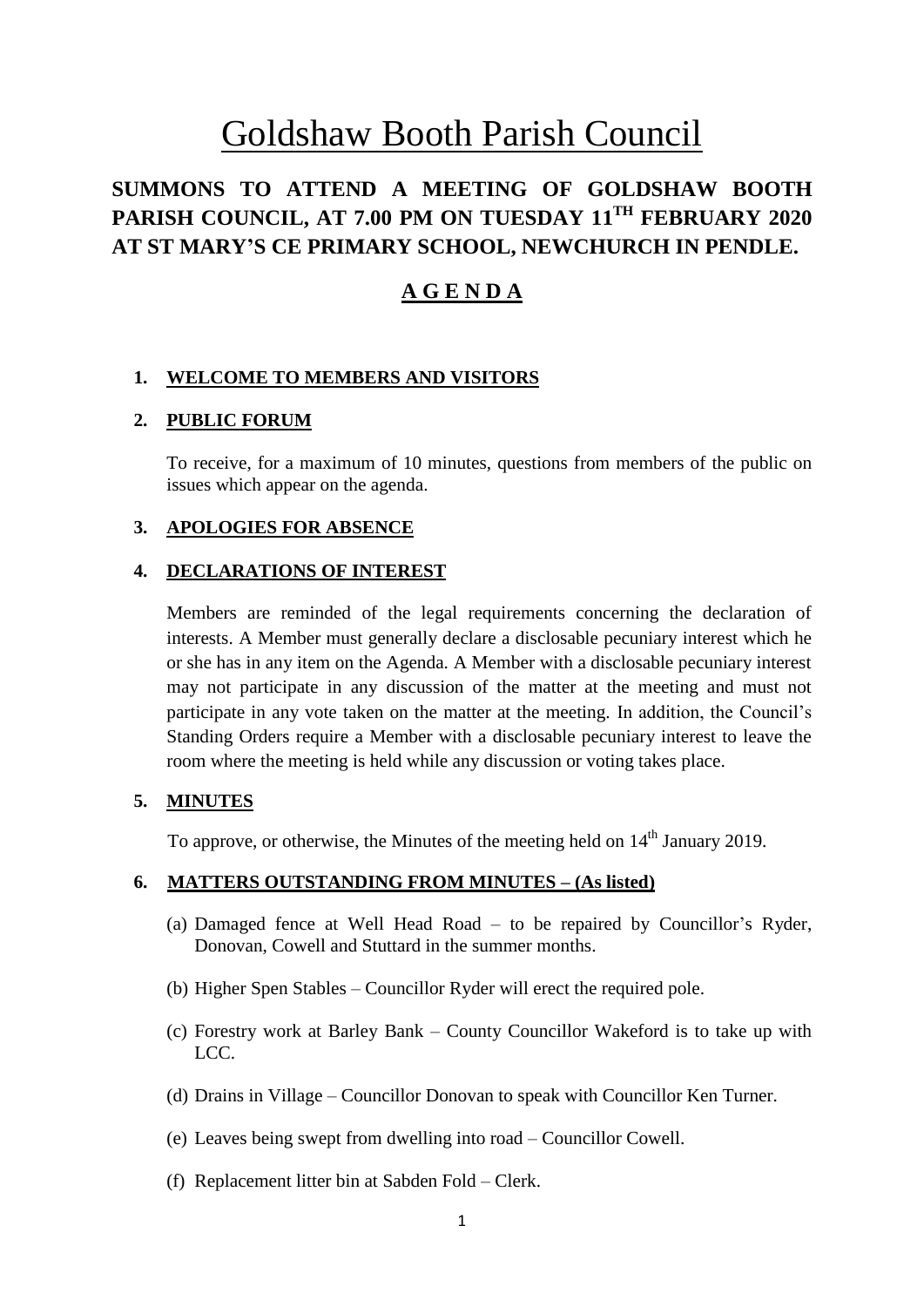## **7. REPORTS FROM CHAIRMAN AND PARISH COUNCILLORS**

To receive reports from the above.

#### **8. 106 MONIES**

This regular monthly item is intended for members to identify and formulate a list of projects for consideration in respect of future expenditure relating to the Section106 monies. Quotations are still being sought for the following: refurbishment of the Play areas - Councillor Donovan, Wooden Pavilion – Councillors Donovan and Ryder and Heritage style lampposts - Councillor Cowell.

#### **9. DEFIBRILLATORS FOR SPENBROOK AND SABDEN FOLD**

Councillor Donovan will update members on any further quotations he has received. The Clerk has submitted a bid to Barrowford and Western Parishes for two machines; the decision will be made at their February meeting.

#### **10. WEBSITE UPDATE**

Councillor Cronshaw will continue discussions in connection with the update to the website.

#### **11. MEETING DATES**

Members are asked to agree the following meeting dates for 2020/21:-

**2020** – May 12<sup>th</sup>, June 9<sup>th</sup>, July 14<sup>th</sup>, August 11<sup>th</sup>, September 8<sup>th</sup>, October 13<sup>th</sup>, November  $10^{th}$ , December  $8^{th}$ . **2021** – January  $12^{th}$ , February  $9^{th}$ , March  $9^{th}$ , April  $13<sup>th</sup>$ .

#### **12. ANNUAL PARISH MEETING**

The meeting will take place immediately after the May Annual Parish Meeting. Members are asked to decide the time and arrangements.

#### **13. HAND DRYERS IN TOILETS**

Members are asked to discuss installing stainless steel hand dryers in the toilets and replacing old toilet roll dispensers with new ones to match the recently updated ones.

#### **14. TREE PLANTING DAY**

The trees from The Woodland Trust are due to be delivered in March 2020. Members are asked to agree a date for the planting and format of the day.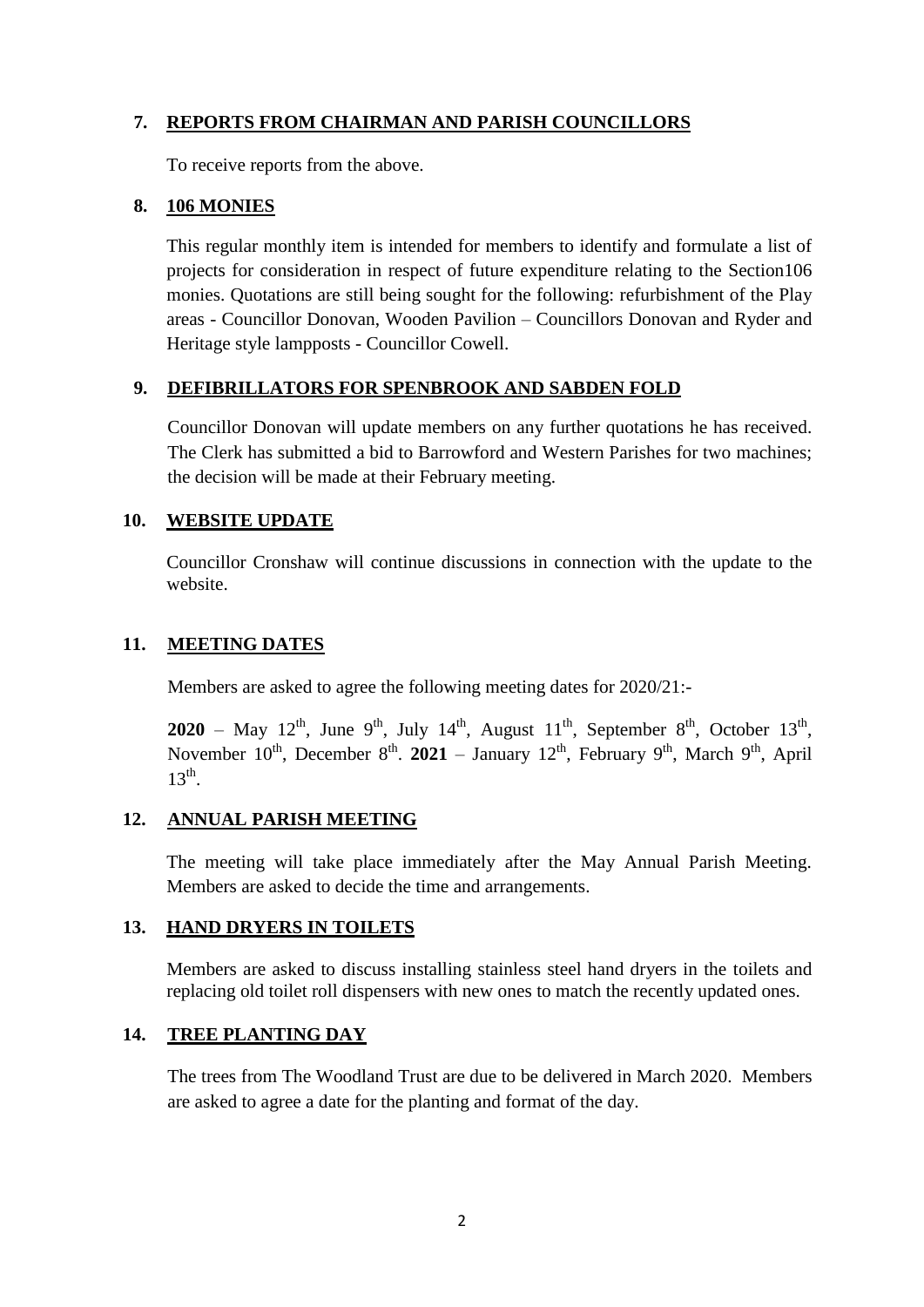#### **15. DEVELOPMENT OF SPENBROOK MILL**

Members are asked to discuss any progress in connection with the new development. Councillor Donovan will update members on any response from the site manager or owner.

#### **16. CCTV**

Councillor's Ryder and Donovan will provide an update and give details of any further quotations received.

#### **17. SIT ON MOWER**

 Councillor Ryder will update members on the machine he has identified. Councillor Donovan will update members on his discussions with the Planning Department relating to the shipping container (intended to house the mower).

#### **18. PARISH MAINTENANCE**

This regular monthly item is intended to identify any maintenance/jobs in the village which require attention. Members are asked to discuss and agree which jobs are to be undertaken during the month. Councillor Ryder will update members on the schedule for the new gardener.

#### **19. FINANCIAL TRANSACTIONS**

The financial transactions for January/February 2020 are listed for approval. Any items for payment received after the publication of the agenda will be presented at the meeting.

| <b>AMOUNT</b> | <b>PAYEE</b>                  |
|---------------|-------------------------------|
| £65.31        | Wayleaves Income              |
| £1222.38      | <b>Final Donation Payment</b> |
| 1287.69       |                               |

#### **INCOME**

#### **EXPENDITURE**

| <b>AMOUNT</b> | <b>PAYEE</b>            |
|---------------|-------------------------|
| 15.00         | B Donovan – Toilet Seat |
|               |                         |
| 15.00         |                         |

#### **SUMMARY**

| <b>Balance B/F 01.04.19</b> | 4515.43  |
|-----------------------------|----------|
| Receipts to 31.12.19        | 48504.24 |
| Payments to 31.12.19        | 6653.75  |
| <b>BALANCE</b>              | 46365.92 |